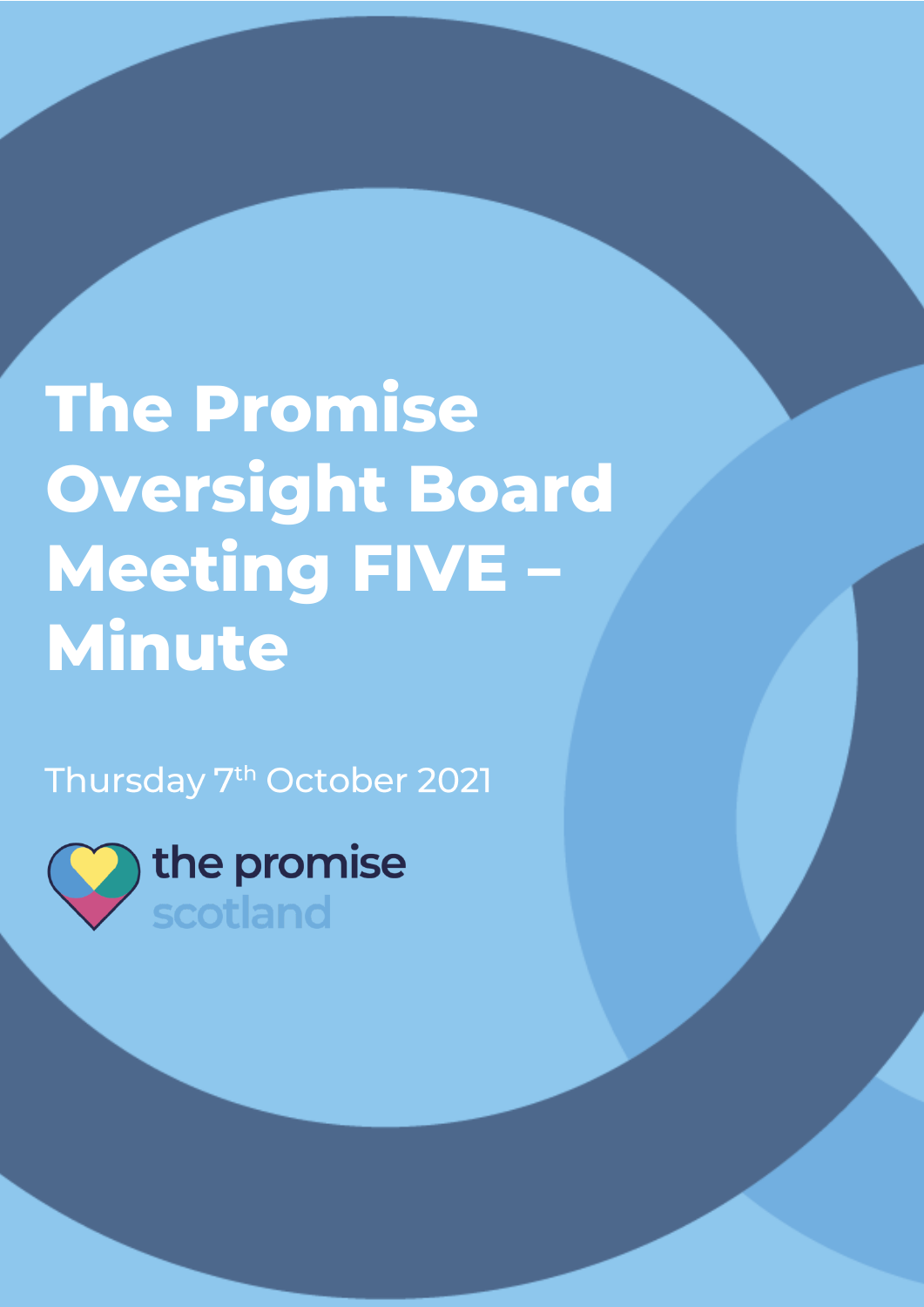

## The Promise Scotland Oversight Board Meeting FIVE - 7<sup>th</sup> October 2021

MINUTE

| <b>Attendees:</b>               |                                        |  |
|---------------------------------|----------------------------------------|--|
| Fiona Duncan                    | Oversight Board Chair (Co-facilitator) |  |
| Anna Fowlie                     | Oversight Board Member                 |  |
| Carrie McLaughlan               | Oversight Board Member                 |  |
| David Anderson                  | Oversight Board Member                 |  |
| Euan Currie                     | Oversight Board Member                 |  |
| Ewan Aitken                     | Oversight Board Member                 |  |
| Dr Helen Whincup                | Oversight Board Member                 |  |
| <b>lain MacRitchie</b>          | <b>Oversight Board Member</b>          |  |
| Jasmin-Kasaya Pilling           | <b>Oversight Board Member</b>          |  |
| Jemma Kerr                      | Oversight Board Member                 |  |
| Maria McGill                    | Oversight Board Member                 |  |
| Prof Morag Treanor              | <b>Oversight Board Member</b>          |  |
| <b>Neil Squires</b>             | Oversight Board Member                 |  |
| Dr Patricia Watts               | Oversight Board Member                 |  |
| <b>Ruth Glassborow</b>          | <b>Oversight Board Member</b>          |  |
| Ryan McCuaig                    | Oversight Board Member                 |  |
| <b>Sharon McGhee</b>            | Oversight Board Member                 |  |
| Taliah Drayak                   | <b>Oversight Board Member</b>          |  |
| <b>Tracey McFall</b>            | Oversight Board Member                 |  |
| In attendance from The Promise: |                                        |  |
| <b>Andrew Wilson</b>            | Charlotte St Partners (Co-facilitator) |  |
| <b>Claire Stuart</b>            | <b>Head of Evidence</b>                |  |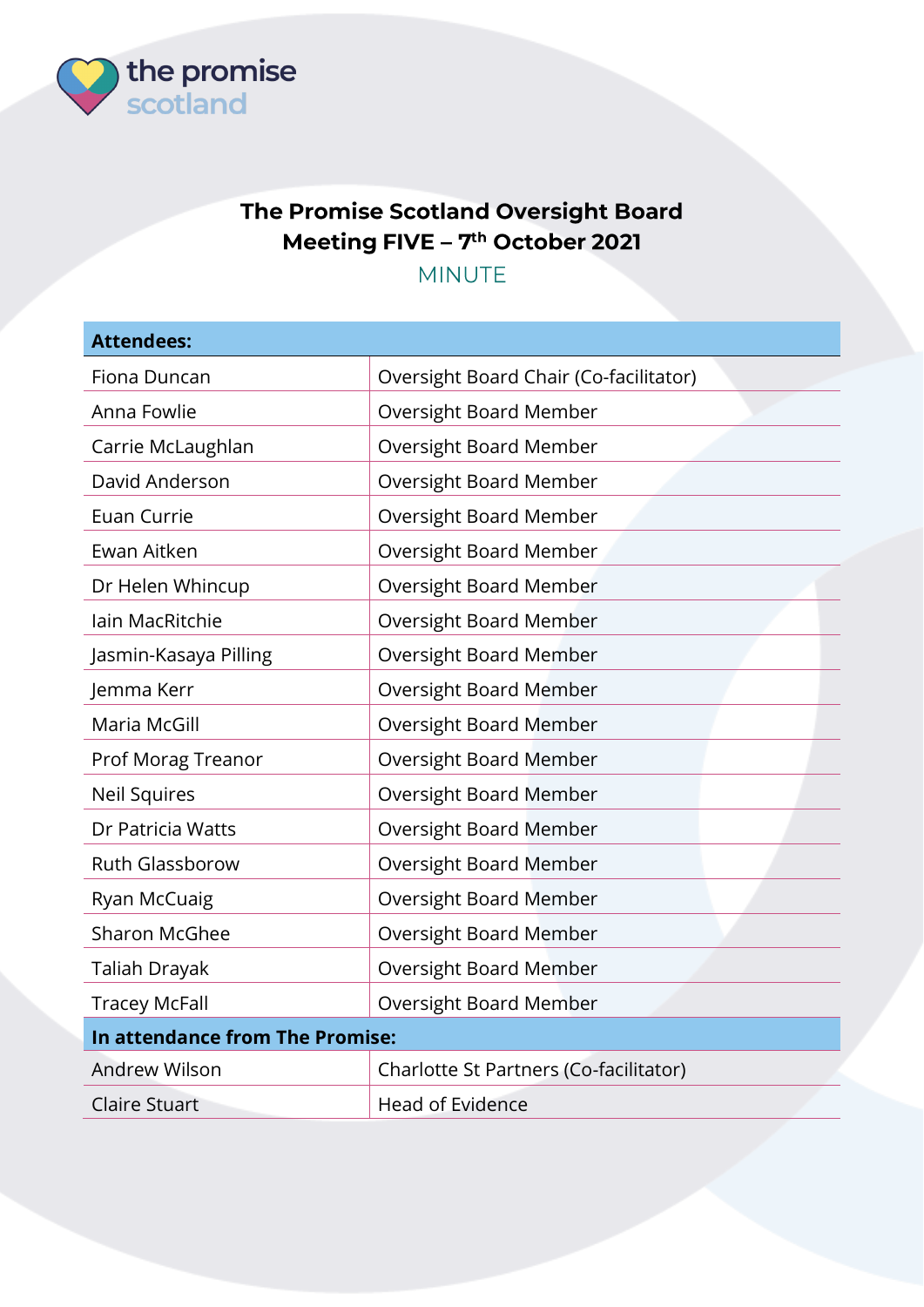

| Fi McFarlane        | Head of Oversight                  |  |
|---------------------|------------------------------------|--|
| Jackie Brock        | Interim Chief Operating Officer    |  |
| Mhairi Glen         | Finance and Admin Officer (minute) |  |
| Mairi Clare Rodgers | <b>Head of External Affairs</b>    |  |
| Morag Burnett       | Governance Lead                    |  |
| <b>Apologies:</b>   |                                    |  |
| Ashley Cameron      | Oversight Board Member             |  |
| Kezia Dugdale       | Oversight Board Member             |  |

| <b>Minute of Meeting:</b> |           |                                                                                                                                                                                                          |
|---------------------------|-----------|----------------------------------------------------------------------------------------------------------------------------------------------------------------------------------------------------------|
|                           |           | 1. Welcome                                                                                                                                                                                               |
| $10:00 - 10:30$           | $\bullet$ | Fiona welcomed everyone and thanked all for joining the<br>first in-person meeting.                                                                                                                      |
|                           |           | She introduced Andrew Wilson as her co-facilitator who<br>outlined his background. All members introduced<br>themselves and explained their motivation for being part of<br>The Promise Oversight Board. |
|                           |           | $\bullet$ The Board was reminded that the purpose of the meeting is<br>to explore reporting purpose, discuss possible content, tone<br>and the various audiences.                                        |
|                           | $\bullet$ | The Board was invited to ask any questions of The Promise<br>Scotland team on the update on work programmes.                                                                                             |
|                           |           |                                                                                                                                                                                                          |
| 10:30 - 10:40             |           | 2. Minutes and actions from previous meeting(s)                                                                                                                                                          |
|                           |           | • After going through the draft minute from the August<br>meeting, it was approved.                                                                                                                      |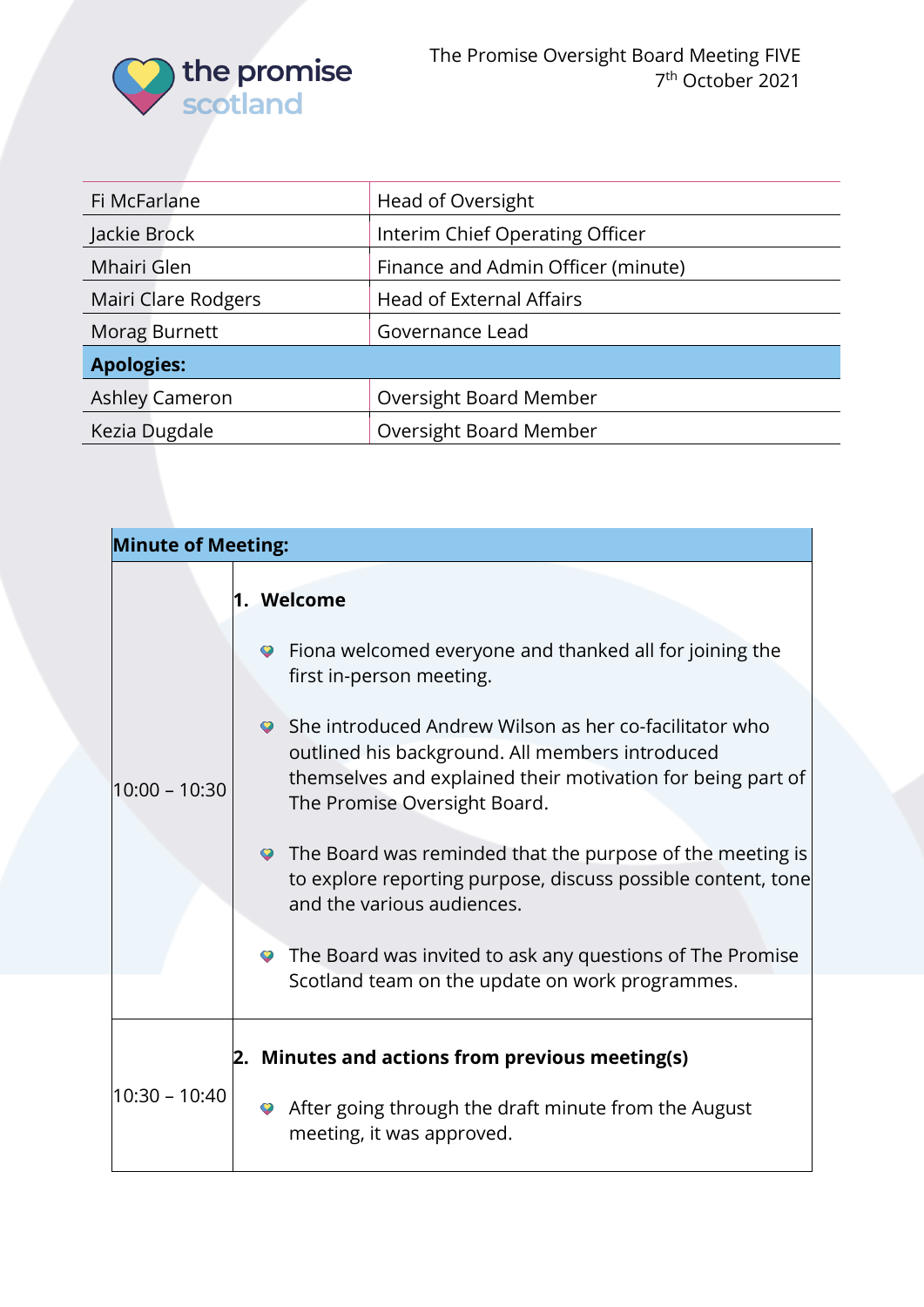|                 | the | The Promise Oversight Board Meeting FIVE<br>7 <sup>th</sup> October 2021<br>promise                                                                                                                                                                                                                                                                                                          |
|-----------------|-----|----------------------------------------------------------------------------------------------------------------------------------------------------------------------------------------------------------------------------------------------------------------------------------------------------------------------------------------------------------------------------------------------|
|                 |     | The Board was taken through the matters arising log and<br>$\bullet$<br>noted an update on the Outcomes Framework is due to be<br>shared as soon as it is ready.                                                                                                                                                                                                                             |
|                 |     | • The Board was updated on the process The Promise<br>Scotland is following to devise its response to the<br>consultation on a National Care Service.                                                                                                                                                                                                                                        |
|                 |     | 3. Icebreaker                                                                                                                                                                                                                                                                                                                                                                                |
| $10:40 - 11:10$ |     | Andrew ran an interactive values-based icebreaker.                                                                                                                                                                                                                                                                                                                                           |
|                 |     | 4. Report ONE - what matters - constellation exercise                                                                                                                                                                                                                                                                                                                                        |
| $11:10 - 11:45$ |     | • The Board was given five worksheets, each exploring the<br>current accountability and data landscape<br>for five 'example issues' that reflect what matters to<br>children and young people in terms of their experience and<br>outcome - and therefore require significant change to<br>#KeepThePromise.                                                                                  |
|                 |     | The Board was taken through the first 'example issue' to<br>$\bullet$<br>explored what it could mean for their reporting function<br>and production of their first report.                                                                                                                                                                                                                   |
|                 |     | The Promise Scotland team presented a polarising<br>$\bullet$<br>continuum across four headings that would inform The<br>Promise Oversight Board's first report.                                                                                                                                                                                                                             |
|                 |     | <b>purpose</b> - What will the Board want to achieve in its<br>reporting of this 'example issue'?<br>content - What content should the report focus on in<br>relation to this 'example issue'?<br>tone - What tone of voice should the report take on this<br>'example issue'?<br>audience - Which audience/s needs to hear the Oversight<br>Board view in relation to this 'example issue'? |
|                 |     | All members were invited to take a position along the<br>continuum that best represented their position. This was<br>followed by reflection and discussion.                                                                                                                                                                                                                                  |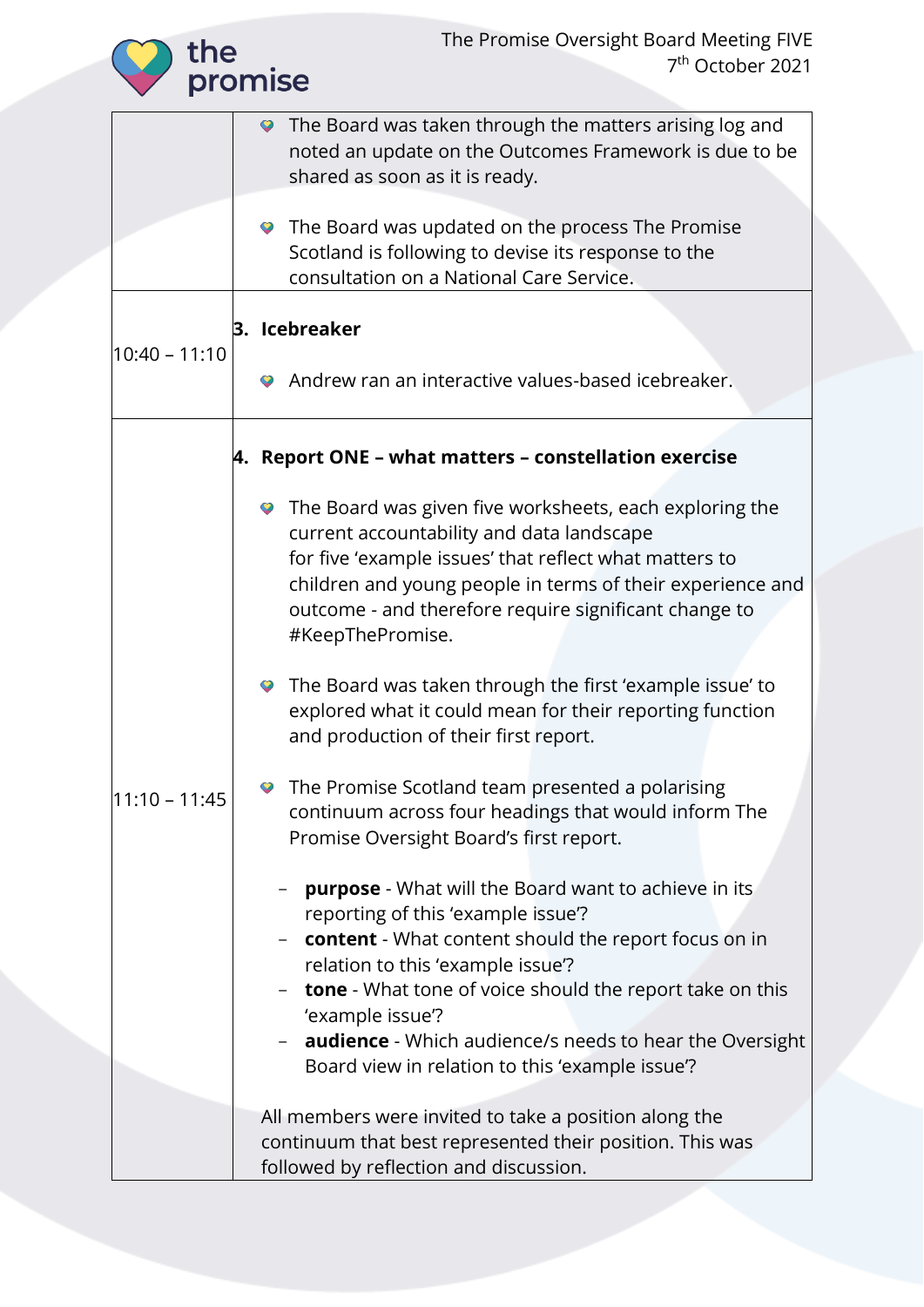

| <b>BREAK</b>    |                                                                                                                                                                                                                                                                 |  |
|-----------------|-----------------------------------------------------------------------------------------------------------------------------------------------------------------------------------------------------------------------------------------------------------------|--|
|                 | 5. and 6 Report ONE - What matters                                                                                                                                                                                                                              |  |
| $11:55 - 13.00$ | In different pairings each time, Board members worked<br>$\bullet$<br>through three of the other five 'example issue's again<br>using: purpose, content, tone and audience to explore<br>individual views and approaches, areas of consensus and<br>divergence. |  |
|                 | Each 'example issue' was followed by reflection on the<br>$\bullet$<br>pairs discussions.                                                                                                                                                                       |  |
|                 | • The returned worksheets will ensure everything is<br>captured and considered.                                                                                                                                                                                 |  |
|                 | <b>LUNCH BREAK</b>                                                                                                                                                                                                                                              |  |
|                 | 7. Report ONE - What matters                                                                                                                                                                                                                                    |  |
| $14:10 - 15:00$ | • For the final session, Board members had an option in<br>terms of which of the two remaining 'example issue's to<br>work through, again in new pairs.                                                                                                         |  |
|                 | This was followed by a plenary discussion exploring levels<br>$\bullet$<br>of clarity and confidence felt in relation to 'example issue's<br>and what this meant for reporting.                                                                                 |  |
|                 | 8. Report ONE – Four Straw (Wo)Men                                                                                                                                                                                                                              |  |
| 15:00 – 15:20   | In each of the four corners of the room, a Straw (Wo)men<br>$\bullet$<br>was outlined summarising the morning's discussion on the<br>overarching purpose, tone, content and audience of The<br>Promise Oversight Board's first report.                          |  |
|                 | The Board was split into four groups of five with each<br>working around the room, spending 10 minutes to                                                                                                                                                       |  |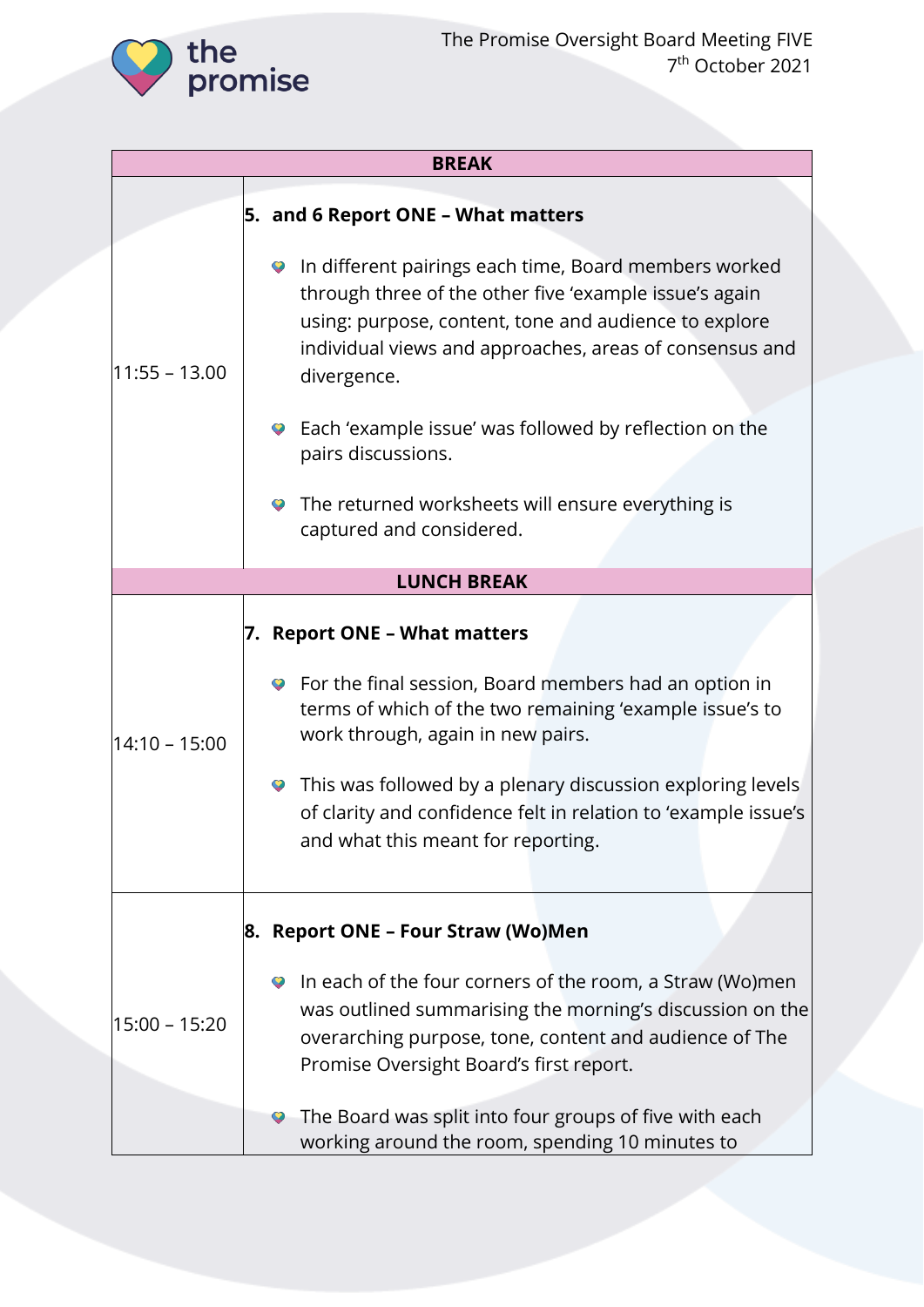

|               | consider each of the four Straw (Wo)men, asking                                                                                                                                                                                                                                                                                                                                                                                                                                                                                               |
|---------------|-----------------------------------------------------------------------------------------------------------------------------------------------------------------------------------------------------------------------------------------------------------------------------------------------------------------------------------------------------------------------------------------------------------------------------------------------------------------------------------------------------------------------------------------------|
|               | themselves:                                                                                                                                                                                                                                                                                                                                                                                                                                                                                                                                   |
|               | - Do we agree / disagree that this Straw (Wo)Man<br>reflects the purpose of The Promise Oversight<br>Board's first report?<br>- Do we agree / disagree that this Straw (Wo)Man<br>reflects the nature of the <b>content</b> of The Promise<br>Oversight Board's first report?<br>- Do we agree / disagree that Straw (Wo)Man<br>captures the <b>audience/s</b> for The Promise Oversight<br>Board's first report?<br>- Do we agree / disagree that this Straw (Wo)Man<br>is the ideal tone for The Promise Oversight<br>Board's first report? |
|               | • The Board reflected on their role and responsibility, as<br>outlined in Meeting THREE's discussion on the 5s of<br>Governance alongside what they had learned from The<br>Promise Scotland's governance mapping that captured the<br>role and responsibility of the many inspectors / scrutineers<br>etc                                                                                                                                                                                                                                    |
|               | • The four groups feedback on whether they agreed /<br>disagreed with each Straw (Wo)Man from a scale from 1 to<br>5, followed by a plenary discussion.                                                                                                                                                                                                                                                                                                                                                                                       |
|               | This demonstrated broad agreement in relation to each<br>and next steps.                                                                                                                                                                                                                                                                                                                                                                                                                                                                      |
|               | 9. Next Steps/Forward Plan/AOB                                                                                                                                                                                                                                                                                                                                                                                                                                                                                                                |
| 15:20 - 16:00 | The Board was taken through the proposed publication<br>$\bullet$<br>plan and potential dates for their first report, noting<br>February 2022 as the likely timeframe.                                                                                                                                                                                                                                                                                                                                                                        |
|               | The Board requested a dedicated session on the<br>$\bullet$<br><b>Outcomes Framework.</b>                                                                                                                                                                                                                                                                                                                                                                                                                                                     |